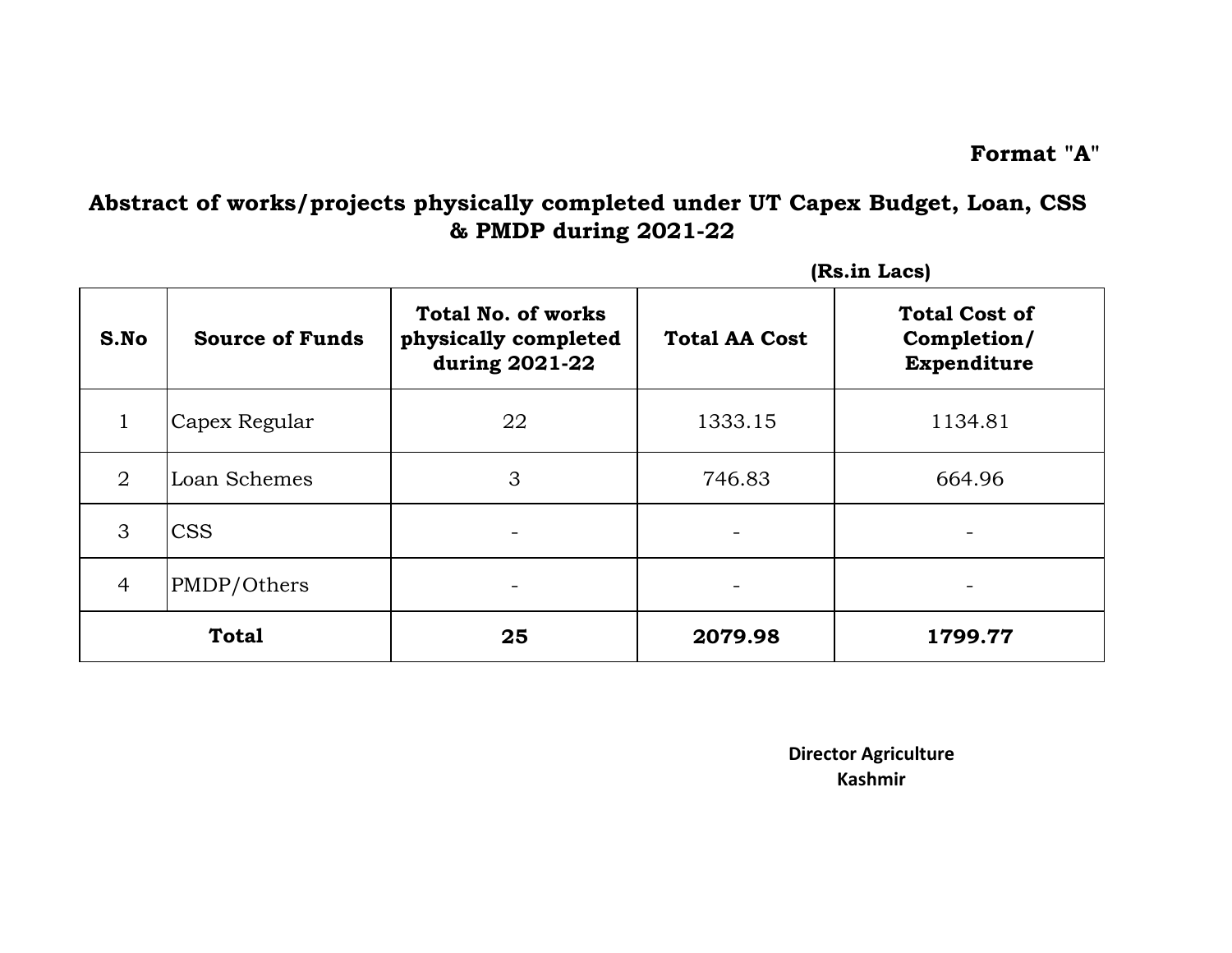## **Format "A"**

## **List of works/Projects Physically completed under UT Capex Budget. CSS & PMDP during 2021-22**

| S.No           | Sector/H<br><b>OD</b>   | Name of the work/project                                                                                         | Location                | <b>District</b> | Source (UT<br>Capex/Loan/<br>CSS/PMDP/<br><b>B2V Others)</b> | <b>Executing</b><br>Agency | Date of<br><b>Start</b><br>(Month/<br>Year) | <b>AA Cost</b> | <b>Total Cost of</b><br>completion/E<br>xpdt | Date of<br>completion<br>(Month/Year | No. of<br><b>Beneficiarie</b><br>s covered |
|----------------|-------------------------|------------------------------------------------------------------------------------------------------------------|-------------------------|-----------------|--------------------------------------------------------------|----------------------------|---------------------------------------------|----------------|----------------------------------------------|--------------------------------------|--------------------------------------------|
| $\mathbf{1}$   | $\overline{\mathbf{2}}$ | 3                                                                                                                | $\overline{\mathbf{4}}$ | 5               | 6                                                            | $\overline{7}$             | 8                                           | 9              | 10                                           | 11                                   | 12                                         |
| 1              |                         | Reconstruction of compound<br>wall and repair of various<br>offices inside the Seed<br>processing plant complex. | Jammu                   | Jammu           | Capex                                                        | PWD Jammu                  | June, 2021                                  | 25.58          | 12.00                                        | March 2022'                          | Deptt. In<br>particular                    |
| $\overline{2}$ |                         | Renovation of Agriculture<br>Complex Rajouri                                                                     | Rajouri                 | Kheora          |                                                              | REW, Rajouri               | Oct, 2020                                   | 5.00           | 5.00                                         | March, 2022                          | Deptt. In<br>particular                    |
| 3              | Agriculture Jammu       | Construction of Internal Road<br>inside the seed Processing<br>Plant, Tallab Tillo Jammu.                        | Jammu                   | Jammu           |                                                              | PWD Jammu                  | June, 2021                                  | 37.97          | 30.00                                        | Feb, 2022'                           | Deptt. In<br>particular                    |
| 4              |                         | Construction of Storage shed<br>at Seed Multiplication Farm,<br>kawa, Udhampur                                   | Udhampur                | Kawa            |                                                              | Mech. Division<br>Udhampur | Sept., 2021                                 | 10.00          | 8.92                                         | Feb., 2022                           | Deptt. In<br>particular                    |
| 5              |                         | Construction of AEO Office<br>and Quarter building at<br>Matlote(Dharmari), Reasi                                | Reasi                   | Matlote         |                                                              | PWD Reasi                  | March,2020                                  | 26.84          | 22.94                                        | <b>March 2022</b>                    | Deptt. In<br>particular                    |
| 6              |                         | Upgradation of road including<br>parking area at Directorate of<br>Agriculture, Jammu                            | Jammu                   | Jammu           |                                                              | PWD Jammu                  | June, 2021                                  | 25.53          | 18.75                                        | March 2022'                          | Deptt. In<br>particular                    |

**(Rs.in Lacs)**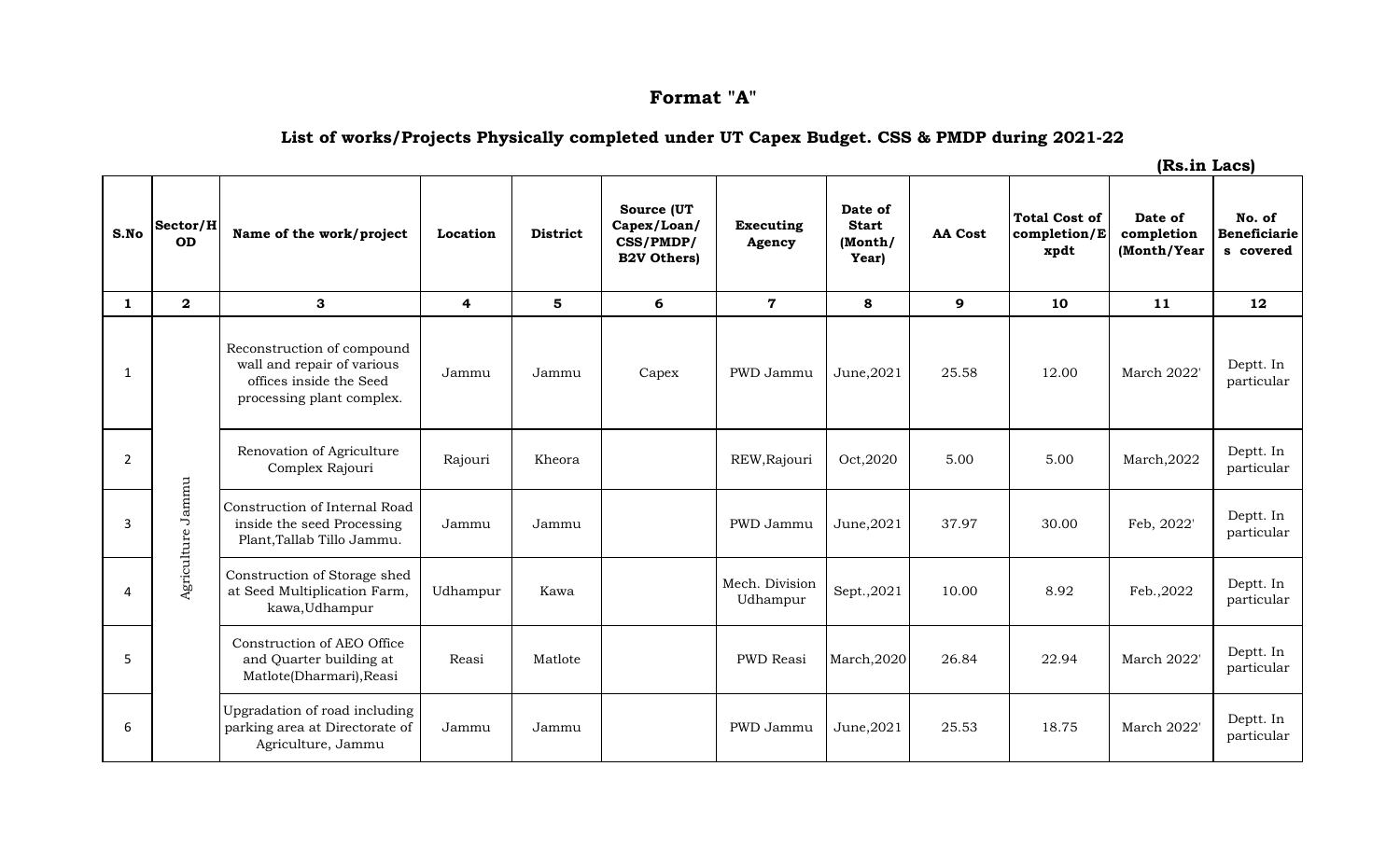| S.No         | Sector/H<br><b>OD</b>   | Name of the work/project                                                                                   | Location                | <b>District</b> | Source (UT<br>Capex/Loan/<br>CSS/PMDP/<br><b>B2V Others)</b> | Executing<br>Agency                       | Date of<br><b>Start</b><br>(Month/<br>Year) | <b>AA Cost</b> | <b>Total Cost of</b><br>completion/E<br>xpdt | Date of<br>completion<br>(Month/Year | No. of<br><b>Beneficiarie</b><br>s covered |
|--------------|-------------------------|------------------------------------------------------------------------------------------------------------|-------------------------|-----------------|--------------------------------------------------------------|-------------------------------------------|---------------------------------------------|----------------|----------------------------------------------|--------------------------------------|--------------------------------------------|
| $\mathbf{1}$ | $\overline{\mathbf{2}}$ | 3                                                                                                          | $\overline{\mathbf{4}}$ | 5               | 6                                                            | $\mathbf 7$                               | 8                                           | $\mathbf{9}$   | 10                                           | 11                                   | 12                                         |
| 7            |                         | <b>Upgradation of Compound</b><br>wall adjoining to DSSO Office<br>at Directorate of Agriculture,<br>Jammu | Jammu                   | Jammu           |                                                              | PWD Jammu                                 | Jan, 2020                                   | 2.74           | 2.74                                         | March 2022'                          | Deptt. In<br>particular                    |
| 8            | Jammu                   | Installation of 125 KVA Gen<br>Set at Kissan Kender Talab<br>Tillo Jammu                                   | Jammu                   | Jammu           |                                                              | PWD (R&B)<br>Electrical<br>Division Jammu | july,2021                                   | 16.00          | 8.00                                         | March 2022'                          | Deptt. In<br>particular                    |
| 9            | Agriculture             | Installation of Deep Bore well<br>at Kissan kender, Tallab Tillo<br>Jammu                                  | Jammu                   | Jammu           |                                                              | Jal<br>shakti(M)GWD<br>Division Jammu     | July, 2021                                  | 6.00           | 3.03                                         | Feb, 2022'                           | Deptt. In<br>particular                    |
| 10           |                         | Renovation of CAO office<br>building including Bathroom<br>at Udhampur                                     | Udhampur                | Udhampur        |                                                              | RDD Udhampur                              | Dec. 2019                                   | 10.00          | 5.95                                         | March 2022'                          | Deptt. In<br>particular                    |
| 11           |                         | Reconstruction Of District<br>Store Ramban                                                                 | Ramban                  | Ramban          |                                                              | REW, Ramban                               | Dec. 2020                                   | 8.89           | 6.47                                         | March 2022'                          | Deptt. In<br>particular                    |
| 12           |                         | Renovation of SDAO office<br>building Complex Udhampur                                                     | Udhampur                | Udhampur        |                                                              | REW, Udhampur                             | Feb, 2020                                   | 5.00           | 5.00                                         | March 2022'                          | Deptt. In<br>particular                    |
| 13           |                         | Construction of AEO office<br>building Tikri, Udhampur                                                     | Tikri                   | Udhampur        |                                                              | RDD Udhampur                              | Oct, 2019                                   | 12.00          | 9.95                                         | March 2022'                          | Deptt. In<br>particular                    |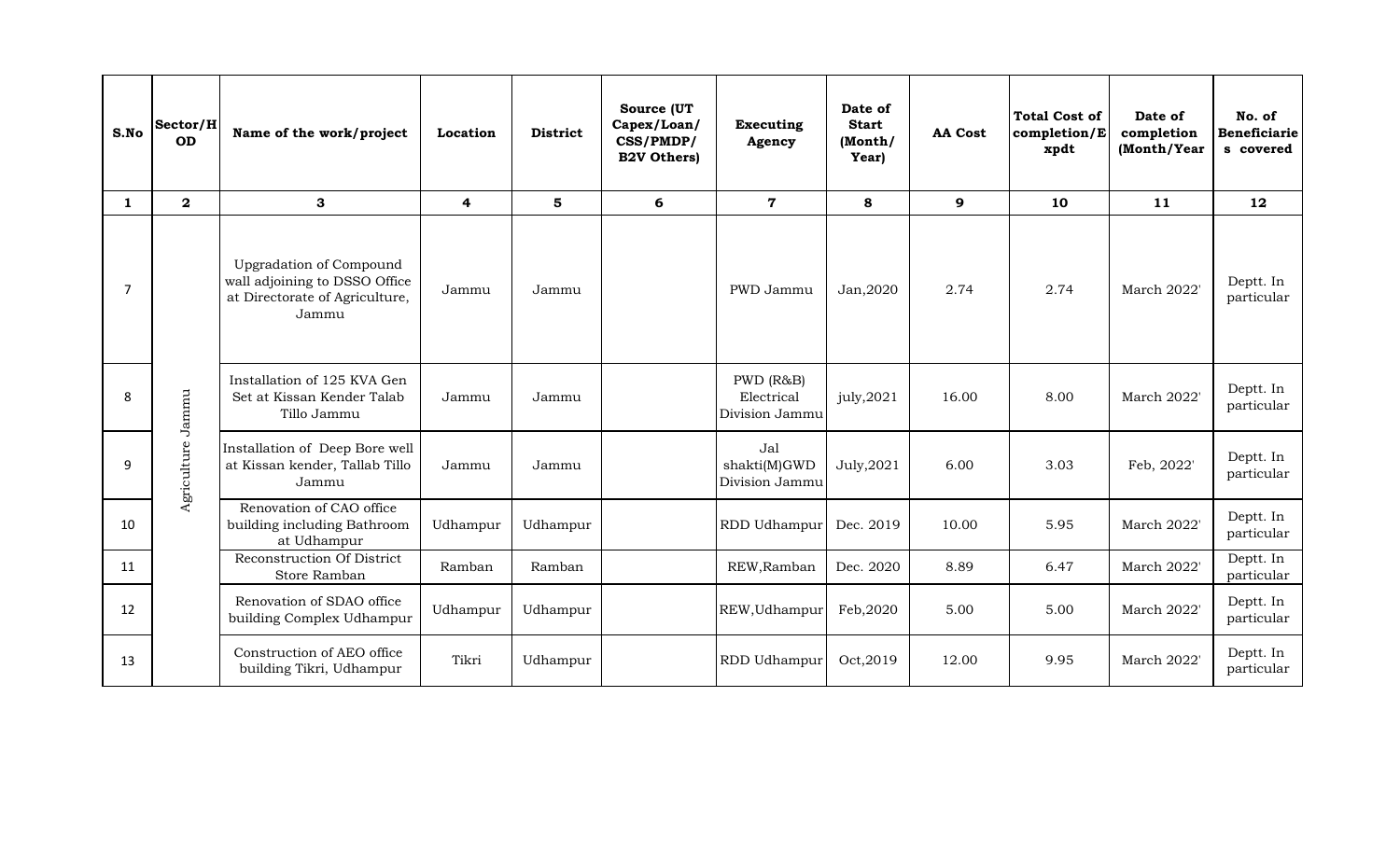| S.No    | Sector/H<br><b>OD</b> | Name of the work/project                                                                                                                                              | Location                                       | <b>District</b> | Source (UT<br>Capex/Loan/<br>CSS/PMDP/<br><b>B2V Others)</b> | <b>Executing</b><br>Agency                                                             | Date of<br><b>Start</b><br>(Month/<br>Year) | <b>AA Cost</b> | <b>Total Cost of</b><br>completion/E<br>xpdt | Date of<br>completion<br>(Month/Year | No. of<br><b>Beneficiarie</b><br>s covered |
|---------|-----------------------|-----------------------------------------------------------------------------------------------------------------------------------------------------------------------|------------------------------------------------|-----------------|--------------------------------------------------------------|----------------------------------------------------------------------------------------|---------------------------------------------|----------------|----------------------------------------------|--------------------------------------|--------------------------------------------|
| 1       | $\boldsymbol{2}$      | 3                                                                                                                                                                     | 4                                              | 5               | 6                                                            | $\mathbf 7$                                                                            | 8                                           | $\mathbf{9}$   | 10                                           | 11                                   | 12                                         |
| 14      | Agriculture Kashmir   | Construction of Agriculture<br>Complex Kupwara                                                                                                                        | Kupwara                                        | Kupwara         | Capex Budget                                                 | Executing<br>Engineer<br>Horticulture<br>(P&M)<br>Construction<br>Division<br>Srinagar | 12/2015                                     | 191.68         | 191.61                                       | Feb-22                               |                                            |
| 15      |                       | <b>Upgradation of existing</b><br>silkworm seed units & Chawki<br><b>Rearing centres.</b>                                                                             |                                                |                 |                                                              |                                                                                        |                                             |                |                                              |                                      |                                            |
| 15(i)   | Sericulture J&K       | Providing & laying of Kota stone<br>flooring, Aluminium cabins and<br>construction of store to main office<br>building at sericulture Seed Farm<br>Mirgund (SHG)      | sericulture Seed<br>Farm Mirgund,<br>Baramulla | Baramulla       | <b>CAPEX</b>                                                 | <b>Executive Engineer</b><br>HPM Srinagar                                              | $Dec-20$                                    | 9.82           | 9.82                                         | Apr-21                               | 2000                                       |
| 15(ii)  |                       | Repair/Renovation of rearing<br>Barracks & Staff quarter at<br>Sericulture Seed Farm Mirgund Unit-<br>A 4 No. Barracks including gutted<br>Barrack and staff quarter. | sericulture Seed<br>Farm Mirgund,<br>Baramulla | Baramulla       | <b>CAPEX</b>                                                 | <b>Executive Engineer</b><br>HPM Srinagar                                              | $Dec-20$                                    | 21.23          | 21.23                                        | $May-21$                             | 2000                                       |
| 15(iii) |                       | Repair/renovation of rearing<br>Barracks ar Sericulture Seed Farms<br>Mirgund Unit-B 2No Barracks.                                                                    | sericulture Seed<br>Farm Mirgund,<br>Baramulla | Baramulla       | <b>CAPEX</b>                                                 | <b>Executive Engineer</b><br>HPM Srinagar                                              | $Dec-20$                                    | 17.56          | 17.56                                        | $May-21$                             | 2000                                       |
| 15(iv)  |                       | Repair/Renovation of rearing<br>Barracks at Sericulture Seed Farm<br>Mirgund Unit-C 4 No. Barracks                                                                    | sericulture Seed<br>Farm Mirgund,<br>Baramulla | Baramulla       | <b>CAPEX</b>                                                 | <b>Executive Engineer</b><br>HPM Srinagar                                              | $Dec-20$                                    | 26.08          | 26.04                                        | $May-21$                             | 2000                                       |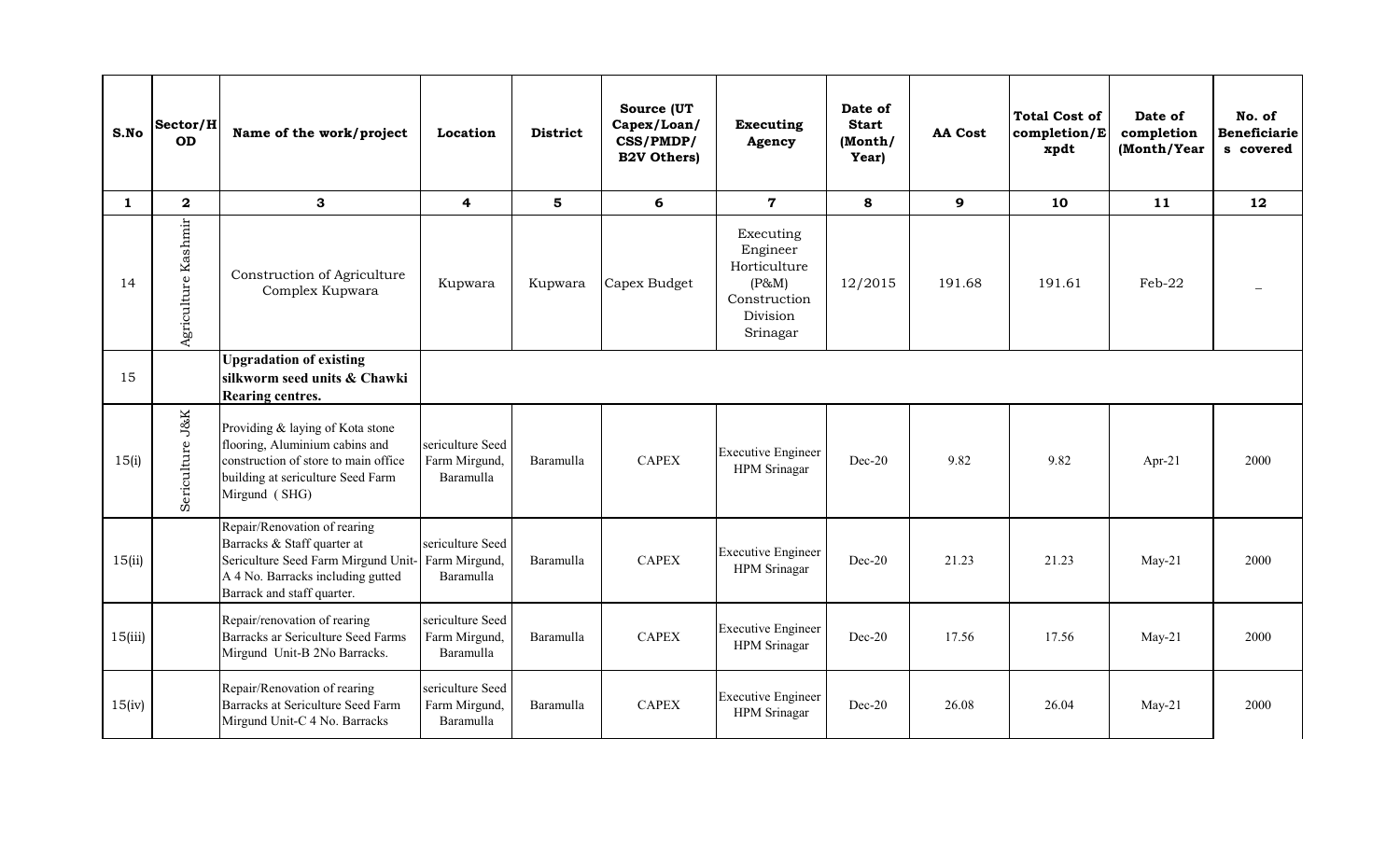| S.No    | Sector/H<br><b>OD</b>   | Name of the work/project                                                                                                                             | Location                                       | <b>District</b> | Source (UT<br>Capex/Loan/<br>CSS/PMDP/<br><b>B2V Others)</b> | <b>Executing</b><br>Agency                                                     | Date of<br><b>Start</b><br>(Month/<br>Year) | <b>AA Cost</b> | <b>Total Cost of</b><br>completion/E<br>xpdt | Date of<br>completion<br>(Month/Year | No. of<br><b>Beneficiarie</b><br>s covered |
|---------|-------------------------|------------------------------------------------------------------------------------------------------------------------------------------------------|------------------------------------------------|-----------------|--------------------------------------------------------------|--------------------------------------------------------------------------------|---------------------------------------------|----------------|----------------------------------------------|--------------------------------------|--------------------------------------------|
| 1       | $\overline{\mathbf{2}}$ | 3                                                                                                                                                    | 4                                              | 5               | 6                                                            | $\mathbf 7$                                                                    | 8                                           | $\mathbf{9}$   | 10                                           | 11                                   | 12                                         |
| 15(v)   |                         | Repair/Renovation of Rearing<br>Barracks at Sericulture Seed Farm<br>Mirgund Unit-D 4 No. Barracks.                                                  | sericulture Seed<br>Farm Mirgund,<br>Baramulla | Baramulla       | <b>CAPEX</b>                                                 | <b>Executive Engineer</b><br>HPM Srinagar                                      | $Dec-20$                                    | 27.40          | 27.40                                        | $May-21$                             | 2000                                       |
| 15(vi)  |                         | Construction of wash rooms,<br>washing tanks at unit A, B,C,D at<br>Sericulture Seed Farm at Mirgund<br>(4No washing tanks)                          | Sericulture<br>Seed Farm at<br>Mirgund         | Baramulla       | <b>CAPEX</b>                                                 | <b>Executive Engineer</b><br>HPM Srinagar                                      | $Dec-20$                                    | 18.01          | 17.94                                        | $Sep-21$                             | 2000                                       |
| 15(vii) |                         | Replacement of CGI Sheet roofing<br>of 3 No of barracks & construction<br>of gabbles for 10 nos of barracks at<br>Mirgund Pattan.                    | Mirgund<br>Pattan,<br>Baramulla                | Baramulla       | <b>CAPEX</b>                                                 | <b>Executive Engineer</b><br>HPM Srinagar                                      | $Jan-21$                                    | 18.98          | 18.98                                        | $May-21$                             | 2000                                       |
| 16      |                         | Construction of Brick walling<br>around Sericulture Land at<br>Nandram Khiram Hundwara,<br>Kupwara                                                   | Hundwara                                       | Kupwara         | <b>CAPEX</b>                                                 | Executive<br>Engineer HPM<br>Srinagar                                          | $Nov-21$                                    | 2.17           | 2.17                                         | $Jan-22$                             | Sericulture<br>Deptt.                      |
| 17      | Sericulture J&K         | Construction of 400mm dia pipe<br>drain including manholes in the<br>premisises of Sericulture<br>Department Tulsi Bagh Srinagar.                    | Tulsibagh                                      | Srinagar        | <b>CAPEX</b>                                                 | Exective<br><b>Engineer City</b><br>drainage Civil<br>Division SMC<br>Srinagar | Aug.- 2021                                  | 3.20           | 1.45                                         | Aug.- 2021                           | Sericulture<br>Deptt.                      |
| 18      |                         | Development of irrigation<br>facilities/ Water supply in<br>departmental Nurseries/Farms<br>by way of Micro lift irrigation/<br>Bore wells (ongoing) |                                                |                 |                                                              |                                                                                |                                             |                |                                              |                                      |                                            |
| 18(i)   |                         |                                                                                                                                                      | Dhobiwan<br>Baramulla<br>$(01$ No)             | Baramulla       | <b>CAPEX</b>                                                 | Executive<br>Engineer HPM<br>Srinagar                                          | $F_{\rm eh}$ -20                            | 14.60          | 971                                          | March 2022                           |                                            |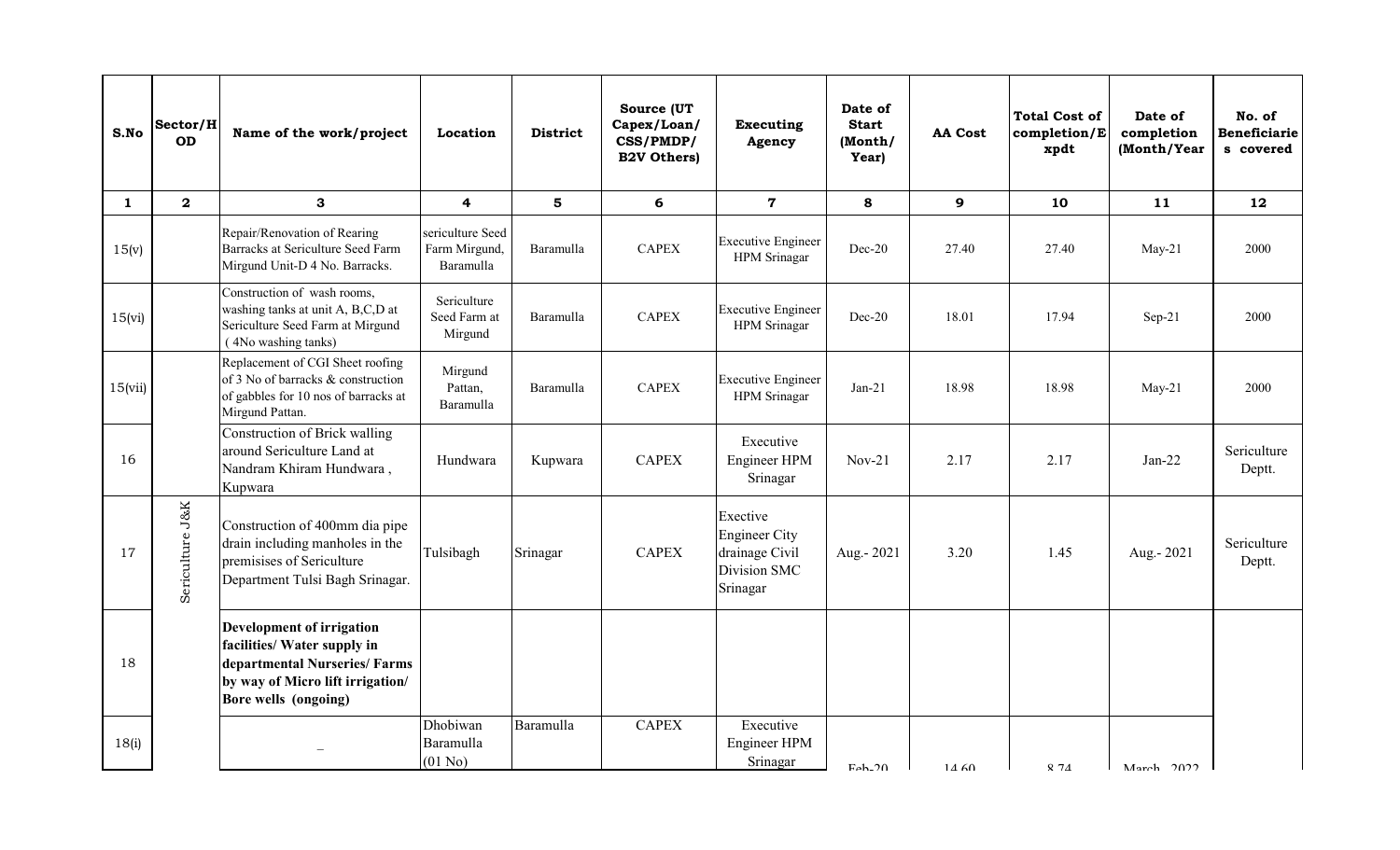| S.No         | Sector/H<br><b>OD</b> | Name of the work/project                                                                                                                                                        | Location                                         | <b>District</b>    | Source (UT<br>Capex/Loan/<br>CSS/PMDP/<br><b>B2V Others)</b> | <b>Executing</b><br>Agency                                          | Date of<br><b>Start</b><br>(Month/<br>Year)         | <b>AA Cost</b> | <b>Total Cost of</b><br>completion/E<br>xpdt | Date of<br>completion<br>(Month/Year | No. of<br><b>Beneficiarie</b><br>s covered |
|--------------|-----------------------|---------------------------------------------------------------------------------------------------------------------------------------------------------------------------------|--------------------------------------------------|--------------------|--------------------------------------------------------------|---------------------------------------------------------------------|-----------------------------------------------------|----------------|----------------------------------------------|--------------------------------------|--------------------------------------------|
| $\mathbf{1}$ | $\mathbf{2}$          | 3                                                                                                                                                                               | $\overline{\mathbf{4}}$                          | $5\phantom{1}$     | 6                                                            | $\mathbf 7$                                                         | 8                                                   | $\mathbf{9}$   | 10                                           | 11                                   | 12                                         |
| 18(ii)       |                       |                                                                                                                                                                                 | Mirgund<br>(03Nos)                               | Baramulla          | <b>CAPEX</b>                                                 | Executive<br>Engineer HPM<br>Srinagar                               | $1 \mathsf{U} \mathsf{U}$ - $\mathsf{L} \mathsf{U}$ | ᡏ᠇.ᡨ           | 0.7                                          | iviaiui, 2022                        |                                            |
| 18(iii)      |                       |                                                                                                                                                                                 | Kharpora<br>Pulwama                              | Pulwama            | <b>CAPEX</b>                                                 | Executive<br>Engineer HPM<br>Srinagar                               | Apr-21                                              | 3.65           | 2.12                                         | $Jul-21$                             |                                            |
| 18(iv)       |                       |                                                                                                                                                                                 | Mulberry<br>Nursery at<br>Jajjar Kotli,<br>Jammu | Jammu              | <b>CAPEX</b>                                                 | Executive<br><b>Engineer Ground</b><br>Water Division,<br>Jammu     | $Dec-20$                                            | 2.85           | 2.59                                         | Dec.-2021                            | Sericulture                                |
| 18(v)        |                       |                                                                                                                                                                                 | Mulberry<br>Nursery at<br>Ghorrdi,<br>Udhampur   | Udhampur           | <b>CAPEX</b>                                                 | Executive<br><b>Engineer Ground</b><br>Water Division,<br>Jammu     | $Dec-20$                                            | 2.60           | 2.39                                         | Dec.-2021                            | Development<br>Department                  |
| 19           | SKUAST-Jammu          | Construction of<br>infrastructure for<br>accommodating Practical<br>Crop Production (PCP)<br>students in the premises of<br>the Research Farm at Main<br>Campus, Chatha, Jammu. | Chatha                                           | Jammu              | <b>CAPEX</b>                                                 | Sh. Amit<br>Sharma,<br>Contractor,<br>R/o. Raipur<br>Satwari, Jammu | Sept., 2021                                         | 26.77          | 22.99                                        | Feb, 2022                            |                                            |
| 20           |                       | Fish Ponds & Farm Land<br>Development at FoFisheries                                                                                                                            | Rangil                                           | Ganderbal          | UT Capex                                                     | <b>SKUAST-K</b>                                                     | Aug- $16$                                           | 325.00         | 250.00                                       | $Mar-22$                             | Benefit is<br>progressive                  |
| 21           | T-Kashmir             | Upgradation and repairs of<br>existing buildings at Faculties<br>and Research<br>Stations/Extension buildings                                                                   | Kashmir/<br>Ladakh                               | Kashmir/<br>Ladakh | UT Capex                                                     | -do-                                                                | $Jun-17$                                            | 250.00         | 245.47                                       | $Mar-22$                             | $-do-$                                     |